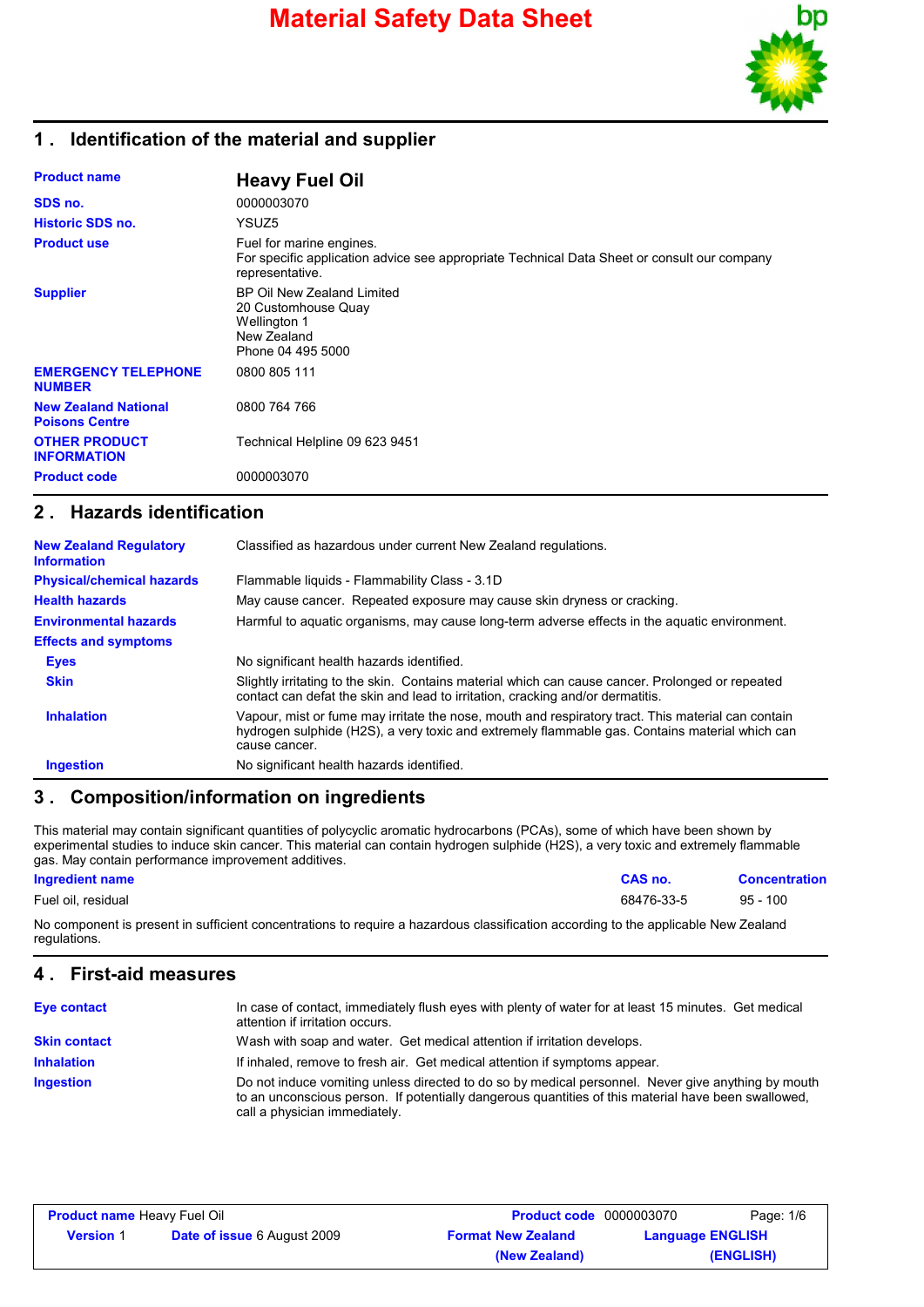Advice to doctor **Treatment should in general be symptomatic and directed to relieving any effects.** 

EXPOSURE TO HYDROGEN SULPHIDE:

Casualties suffering ill effects as a result of exposure to hydrogen sulphide should be immediately removed to fresh air and medical assistance obtained without delay.

Note: High Pressure Applications

Injections through the skin resulting from contact with the product at high pressure constitute a major medical emergency. Injuries may not appear serious at first but within a few hours tissue becomes swollen, discoloured and extremely painful with extensive subcutaneous necrosis. Surgical exploration should be undertaken without delay. Thorough and extensive debridement of the wound and underlying tissue is necessary to minimise tissue loss and prevent or limit permanent damage. Note that high pressure may force the product considerable distances along tissue planes.

## **5 . Fire-fighting measures**

| <b>Extinguishing media</b>                 |                                                                                                                                                                                                                                                                                              |
|--------------------------------------------|----------------------------------------------------------------------------------------------------------------------------------------------------------------------------------------------------------------------------------------------------------------------------------------------|
| <b>Suitable</b>                            | Use foam or all-purpose dry chemical to extinguish. This material is harmful to aquatic organisms.<br>Fire water contaminated with this material must be contained and prevented from being discharged to<br>any waterway, sewer or drain.                                                   |
| <b>Not suitable</b>                        | Do not use water jet. Under no circumstances should water be allowed to contact hot product because<br>of the danger of boil-over.                                                                                                                                                           |
| <b>Hazardous decomposition</b><br>products | Decomposition products may include the following materials:<br>carbon dioxide<br>carbon monoxide<br>sulfur oxides<br>Hydrogen Sulphide (H2S)                                                                                                                                                 |
| <b>Unusual fire/explosion</b><br>hazards   | Avoid spraying directly into storage containers because of the danger of boil-over. Boil-over is the<br>rapid increase in volume caused by the presence of water in hot product and the subsequent overflow<br>from a tank.                                                                  |
|                                            | Vapours may form explosive mixtures with air. Vapours are heavier than air and may spread along<br>floors. Vapours may accumulate in low or confined areas or travel a considerable distance to a source<br>of ignition and flash back. Runoff to sewer may create fire or explosion hazard. |
| <b>Special fire-fighting</b><br>procedures | None identified.                                                                                                                                                                                                                                                                             |
| <b>Protection of fire-fighters</b>         | Fire-fighters should wear positive pressure self-contained breathing apparatus (SCBA) and full turnout<br>gear.                                                                                                                                                                              |
| <b>Hazchem code</b>                        | 3[Z]                                                                                                                                                                                                                                                                                         |

### **6 . Accidental release measures**

| <b>Personal precautions</b>      | No action shall be taken involving any personal risk or without suitable training. Evacuate surrounding<br>areas. Keep unnecessary and unprotected personnel from entering. Do not touch or walk through<br>spilt material. Shut off all ignition sources. No flares, smoking or flames in hazard area. Do not<br>breathe vapour or mist. Provide adequate ventilation. Wear appropriate respirator when ventilation is<br>inadequate. Put on appropriate personal protective equipment (see section 8).                                                                                                                                                                                                                                                                                           |
|----------------------------------|----------------------------------------------------------------------------------------------------------------------------------------------------------------------------------------------------------------------------------------------------------------------------------------------------------------------------------------------------------------------------------------------------------------------------------------------------------------------------------------------------------------------------------------------------------------------------------------------------------------------------------------------------------------------------------------------------------------------------------------------------------------------------------------------------|
| <b>Environmental precautions</b> | Avoid dispersal of spilt material and runoff and contact with soil, waterways, drains and sewers. Inform<br>the relevant authorities if the product has caused environmental pollution (sewers, waterways, soil or<br>air). Water polluting material.                                                                                                                                                                                                                                                                                                                                                                                                                                                                                                                                              |
| Large spill                      | Stop leak if without risk. Eliminate all ignition sources. Move containers from spill area. Approach the<br>release from upwind. Prevent entry into sewers, water courses, basements or confined areas. Wash<br>spillages into an effluent treatment plant or proceed as follows. Contain and collect spillage with non-<br>combustible, absorbent material e.g. sand, earth, vermiculite or diatomaceous earth and place in<br>container for disposal according to local regulations (see section 13). Use spark-proof tools and<br>explosion-proof equipment. Dispose of via a licensed waste disposal contractor. Contaminated<br>absorbent material may pose the same hazard as the spilt product. Note: see section 1 for emergency<br>contact information and section 13 for waste disposal. |
| <b>Small spill</b>               | Stop leak if without risk. Eliminate all ignition sources. Move containers from spill area. Dilute with<br>water and mop up if water-soluble or absorb with an inert dry material and place in an appropriate<br>waste disposal container. Use spark-proof tools and explosion-proof equipment. Dispose of via a<br>licensed waste disposal contractor.                                                                                                                                                                                                                                                                                                                                                                                                                                            |

### **7 . Handling and storage**

**Handling**

Avoid contact with skin and clothing. Avoid prolonged or repeated contact with skin. Avoid breathing vapours, spray or mists. Avoid contact of spilt material and runoff with soil and surface waterways. Wash thoroughly after handling.

Regular periodic self inspection of the skin is recommended, especially those areas subject to contamination. In the event of any localised changes in appearance or texture of the skin being noticed, medical advice should be sought without delay.

| <b>Product name Heavy Fuel Oil</b> |                                    | <b>Product code</b> 0000003070 | Page: 2/6               |
|------------------------------------|------------------------------------|--------------------------------|-------------------------|
| <b>Version</b> 1                   | <b>Date of issue 6 August 2009</b> | <b>Format New Zealand</b>      | <b>Language ENGLISH</b> |
|                                    |                                    | (New Zealand)                  | (ENGLISH)               |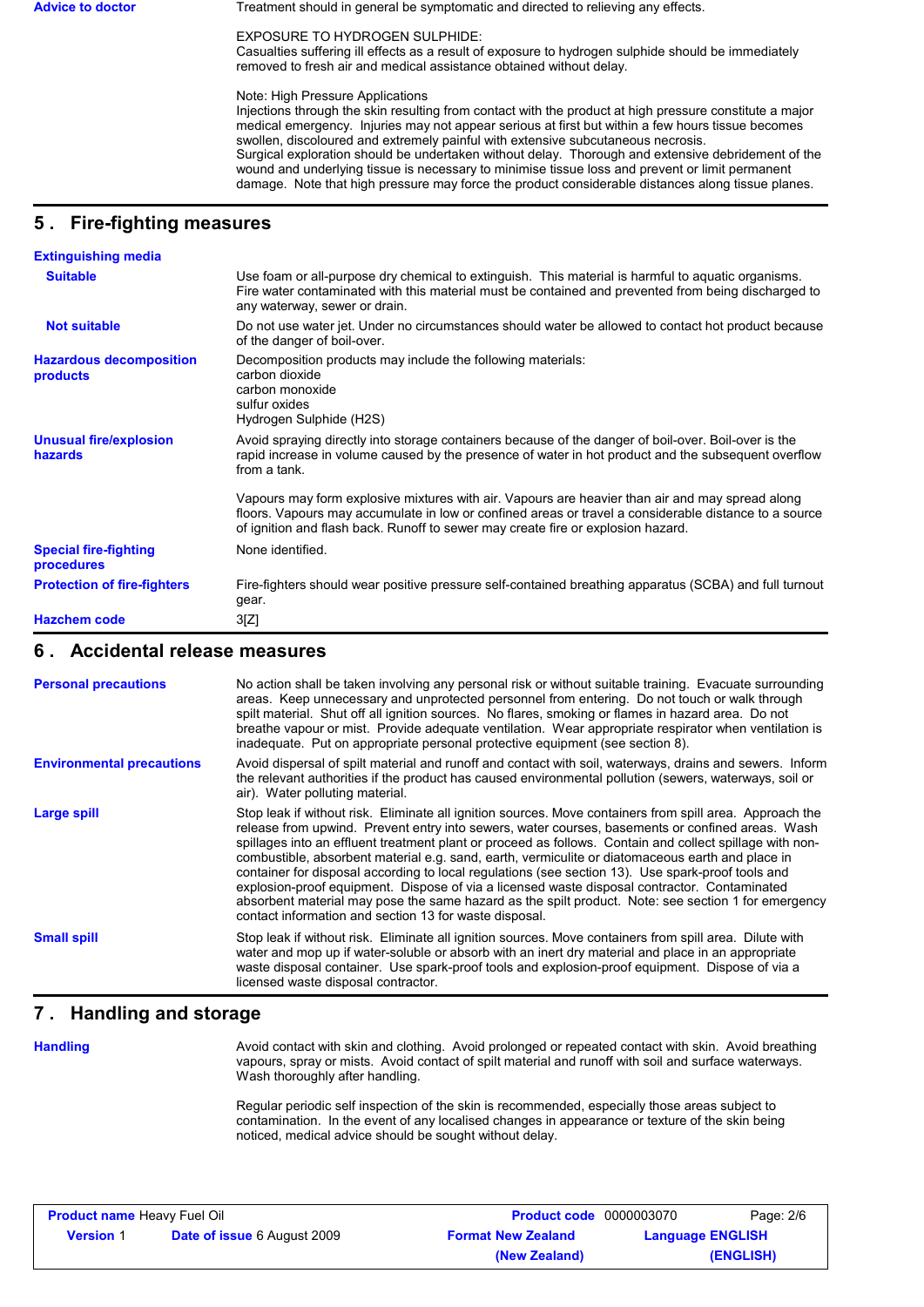**Storage** Keep container tightly closed. Keep container in a cool, well-ventilated area.

Light hydrocarbon vapours can build up in the headspace of tanks. These can cause flammability/explosion hazards even at temperatures below the normal flash point (note: flash point must not be regarded as a reliable indicator of the potential flammability of vapour in tank headspaces). Tank headspaces should always be regarded as potentially flammable and care should be taken to avoid static electrical discharge and all ignition sources during filling, ullaging and sampling from storage tanks.

Sulphur compounds in this material may decompose when heated to release hydrogen sulphide gas which may accumulate to potentially lethal concentrations in enclosed air spaces. Vapor concentrations of hydrogen sulphide above 50 ppm, or prolonged exposure at lower concentrations, may saturate human odor perceptions so that the smell of gas may not be apparent. Exposure to concentrations of hydrogen sulphide vapor above 500 ppm may cause rapid death. Do not rely on the sense of smell to detect hydrogen sulphide. Vapors containing hydrogen sulfide may accumulate during storage or transport and may also be vented during filling of tanks. Hydrogen sulfide has a typical "bad egg" smell but at high concentrations the sense of smell is rapidly lost, therefore do not rely on sense of smell for detecting hydrogen sulfide. Use specially designed measuring instruments for determining its concentration.

### **8 . Exposure controls/personal protection**

| <b>Ingredient name</b> | <b>Occupational exposure limits</b>                                                                                         |
|------------------------|-----------------------------------------------------------------------------------------------------------------------------|
| Fuel oil, residual     | <b>ACGIH TLV (United States).</b>                                                                                           |
|                        | TWA: 0.2 mg/m <sup>3</sup> , (Benzene-soluble)                                                                              |
| Hydrogen Sulphide      | NZ OSH (NZ).                                                                                                                |
|                        | WES-STEL: 21 mg/m <sup>3</sup> 15 minute(s). Issued/Revised: 1/1994                                                         |
|                        | WES-STEL: 15 ppm 15 minute(s). Issued/Revised: 1/1994                                                                       |
|                        | WES-TWA: 14 mg/m <sup>3</sup> 8 hour(s). Issued/Revised: 1/1994                                                             |
|                        | WES-TWA: 10 ppm 8 hour(s). Issued/Revised: 1/1994                                                                           |
|                        | For information and quidance, the ACGIH values are included. For further information on these please consult your supplier. |

Whilst specific OELs for certain components may be shown in this section, other components may be present in any mist, vapour or dust produced. Therefore, the specific OELs may not be applicable to the product as a whole and are provided for guidance only. **Exposure controls**

| <b>Occupational exposure</b><br><b>controls</b> | Provide exhaust ventilation or other engineering controls to keep the airborne concentrations of<br>vapours below their respective occupational exposure limits.                                                                                                                                                                                                                                                                                                                                                                                                                                                                                       |
|-------------------------------------------------|--------------------------------------------------------------------------------------------------------------------------------------------------------------------------------------------------------------------------------------------------------------------------------------------------------------------------------------------------------------------------------------------------------------------------------------------------------------------------------------------------------------------------------------------------------------------------------------------------------------------------------------------------------|
| <b>Hygiene measures</b>                         | Wash hands, forearms and face thoroughly after handling chemical products, before eating, smoking<br>and using the lavatory and at the end of the working period.                                                                                                                                                                                                                                                                                                                                                                                                                                                                                      |
| <b>Personal protective equipment</b>            |                                                                                                                                                                                                                                                                                                                                                                                                                                                                                                                                                                                                                                                        |
| <b>Respiratory protection</b>                   | Use only with adequate ventilation. Do not breathe vapour or mist. Approved air-supplied breathing<br>apparatus must be worn where there is a risk of inhaling hydrogen sulphide gas. Personal gas<br>monitors may also provide early warning of hydrogen sulphide.                                                                                                                                                                                                                                                                                                                                                                                    |
| <b>Skin and body</b>                            | Avoid contact with skin. Wear clothing and footwear that cannot be penetrated by chemicals or oil.                                                                                                                                                                                                                                                                                                                                                                                                                                                                                                                                                     |
|                                                 | Cotton or polyester/cotton overalls will only provide protection against light superficial contamination<br>that will not soak through to the skin. Overalls should be laundered on a regular basis. When the risk<br>of skin exposure is high (e.g. when cleaning up spillages or if there is a risk of splashing) then<br>chemical resistant aprons and/or impervious chemical suits and boots will be required.<br>Work clothing / overalls should be laundered on a regular basis. Laundering of contaminated work                                                                                                                                 |
|                                                 | clothing should only be done by professional cleaners who have been told about the hazards of the<br>contamination. Always keep contaminated work clothing away from uncontaminated work clothing and<br>uncontaminated personal clothes.                                                                                                                                                                                                                                                                                                                                                                                                              |
| <b>Hand protection</b>                          | Wear gloves that cannot be penetrated by chemicals or oil.                                                                                                                                                                                                                                                                                                                                                                                                                                                                                                                                                                                             |
|                                                 | The correct choice of protective gloves depends upon the chemicals being handled, the conditions of<br>work and use, and the condition of the gloves (even the best chemically resistant glove will break<br>down after repeated chemical exposures). Most gloves provide only a short time of protection before<br>they must be discarded and replaced. Because specific work environments and material handling<br>practices vary, safety procedures should be developed for each intended application. Gloves should<br>therefore be chosen in consultation with the supplier/manufacturer and with a full assessment of the<br>working conditions. |
| <b>Eve protection</b>                           | Safety glasses with side shields.                                                                                                                                                                                                                                                                                                                                                                                                                                                                                                                                                                                                                      |

| <b>Product name Heavy Fuel Oil</b> |                                    | <b>Product code</b> 0000003070 | Page: 3/6               |
|------------------------------------|------------------------------------|--------------------------------|-------------------------|
| <b>Version 1</b>                   | <b>Date of issue 6 August 2009</b> | <b>Format New Zealand</b>      | <b>Language ENGLISH</b> |
|                                    |                                    | (New Zealand)                  | (ENGLISH)               |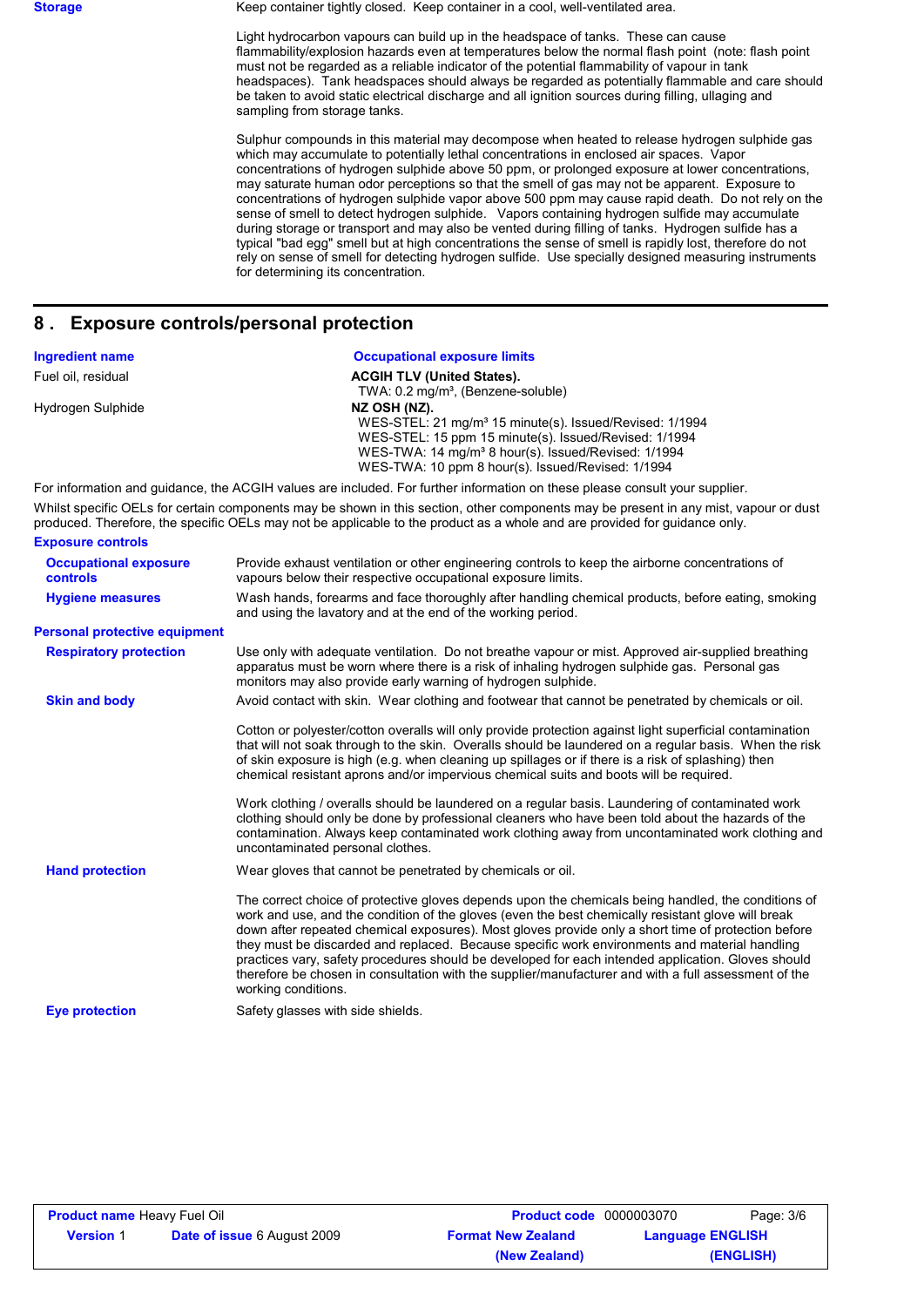# **9 . Physical and chemical properties**

| <b>Physical state</b>                       | Oily liquid.                                                                                                              |
|---------------------------------------------|---------------------------------------------------------------------------------------------------------------------------|
| <b>Colour</b>                               | Black. Opaque                                                                                                             |
| <b>Odour</b>                                | Diesel fuel, Kerosine                                                                                                     |
| <b>Flash point</b>                          | >61 °C (Closed cup) Pensky-Martens.                                                                                       |
| <b>Explosive properties</b>                 | Explosive in the presence of the following materials or conditions: open flames, sparks and static<br>discharge and heat. |
| <b>Explosion limits</b>                     | Lower: 0.7%<br>Upper: 5%                                                                                                  |
| <b>Volatility</b>                           | $34\%$ (w/w)                                                                                                              |
| <b>Viscosity</b>                            | Dynamic: $0.18 \text{ Pa} \cdot \text{s}$ (180 cP) at $50^{\circ} \text{C}$                                               |
| <b>Pour point</b>                           | $<$ 24 °C                                                                                                                 |
| <b>Relative density/Specific</b><br>gravity | $<$ 1                                                                                                                     |
| <b>Density</b>                              | 960 kg/m <sup>3</sup> (0.96 g/cm <sup>3</sup> )                                                                           |
| <b>Solubility</b>                           | Very slightly soluble in water                                                                                            |
| <b>Remarks</b>                              | May Contain Sulphur                                                                                                       |

# **10 . Stability and reactivity**

| <b>Stability</b>                                                                | The product is stable.                                                                                                                       |
|---------------------------------------------------------------------------------|----------------------------------------------------------------------------------------------------------------------------------------------|
| <b>Conditions to avoid</b>                                                      | Avoid extreme temperatures, strong oxidizers, fire.                                                                                          |
| <b>Incompatibility with various</b><br>substances/Hazardous<br><b>Reactions</b> | Reactive or incompatible with the following materials: oxidizing materials.                                                                  |
| <b>Hazardous decomposition</b><br>products                                      | Decomposition products may include the following materials:<br>carbon dioxide<br>carbon monoxide<br>sulfur oxides<br>Hydrogen Sulphide (H2S) |

# **11 . Toxicological information**

| <b>Chronic toxicity</b>     |                                                                                                                                                                                                                                                                                                                                                                                                                                                                                                                                                                                                                                                                                                                                                                                                                                                                                                                                                                                                                                                                                                                                                                                                                                                                                                        |
|-----------------------------|--------------------------------------------------------------------------------------------------------------------------------------------------------------------------------------------------------------------------------------------------------------------------------------------------------------------------------------------------------------------------------------------------------------------------------------------------------------------------------------------------------------------------------------------------------------------------------------------------------------------------------------------------------------------------------------------------------------------------------------------------------------------------------------------------------------------------------------------------------------------------------------------------------------------------------------------------------------------------------------------------------------------------------------------------------------------------------------------------------------------------------------------------------------------------------------------------------------------------------------------------------------------------------------------------------|
| Other chronic toxicity data | As with all such products containing potentially harmful levels of PCAs, prolonged or repeated skin<br>contact may eventually result in dermatitis or more serious irreversible skin disorders including cancer.                                                                                                                                                                                                                                                                                                                                                                                                                                                                                                                                                                                                                                                                                                                                                                                                                                                                                                                                                                                                                                                                                       |
|                             | Vapour, mists or fumes may contain polycyclic aromatic hydrocarbons some of which are known to<br>produce skin cancer. The inhalation of vapour, mists or fumes over long periods may therefore be<br>hazardous.                                                                                                                                                                                                                                                                                                                                                                                                                                                                                                                                                                                                                                                                                                                                                                                                                                                                                                                                                                                                                                                                                       |
| <b>Carcinogenic effects</b> | SUSPECT CANCER HAZARD - CONTAINS MATERIAL WHICH MAY CAUSE CANCER.<br>Risk of cancer depends on duration and level of exposure.<br>Classified 2B (Possible for humans.) by IARC: [Fuel oil, residual]                                                                                                                                                                                                                                                                                                                                                                                                                                                                                                                                                                                                                                                                                                                                                                                                                                                                                                                                                                                                                                                                                                   |
| <b>Mutagenic effects</b>    | No known significant effects or critical hazards.                                                                                                                                                                                                                                                                                                                                                                                                                                                                                                                                                                                                                                                                                                                                                                                                                                                                                                                                                                                                                                                                                                                                                                                                                                                      |
| <b>Other information</b>    | This material may contain significant quantities of polycyclic aromatic hydrocarbons (PCAs), some of<br>which have been shown by experimental studies to induce skin cancer. May be harmful if absorbed<br>through the skin. Avoid skin contact. As with all such products containing potentially harmful levels of<br>PCAs, prolonged or repeated skin contact may eventually result in dermatitis or more serious<br>irreversible skin disorders including cancer. Regular periodic self inspection of the skin is<br>recommended, especially those areas subject to contamination. In the event of any localised changes<br>in appearance or texture of the skin being noticed, medical advice should be sought without delay.                                                                                                                                                                                                                                                                                                                                                                                                                                                                                                                                                                      |
|                             | Hydrogen sulphide (H2S) gas may accumulate in storage tanks of bulk transport compartments<br>containing this material. Contact with eyes causes painful conjunctivitis, sensitivity to light, tearing and<br>clouding of vision. Inhalation of low concentrations causes a runny nose with a loss of sense of smell,<br>labored breathing and shortness of breath. Direct contact with skin causes pain and redness. Other<br>symptoms of exposure include profuse salivation, nausea, vomiting, diarrhea, giddiness, headache,<br>dizziness, confusion, rapid breathing, rapid heart rate, sweating, weakness, sudden collapse,<br>unconsciousness and death due to respiratory paralysis. Cardiac neurological effects have also been<br>reported. Prolonged breathing (greater than one hour) of concentrations of H2S around 50 ppm can<br>produce eye and respiratory tract irritation. Levels of 250 to 600 ppm will result in fluid in the lungs,<br>and concentrations around 1,000 ppm will cause unconsciousness and death in a short period of time.<br>Since the sense of smell rapidly becomes insensitive to this toxic, colourless gas, odour cannot be<br>relied upon as an indicator of concentrations of the gas. Always exercise caution when working<br>around closed containers. |

| <b>Product name Heavy Fuel Oil</b> |                                    | <b>Product code</b> 0000003070 |                         | Page: 4/6 |
|------------------------------------|------------------------------------|--------------------------------|-------------------------|-----------|
| <b>Version 1</b>                   | <b>Date of issue 6 August 2009</b> | <b>Format New Zealand</b>      | <b>Language ENGLISH</b> |           |
|                                    |                                    | (New Zealand)                  |                         | (ENGLISH) |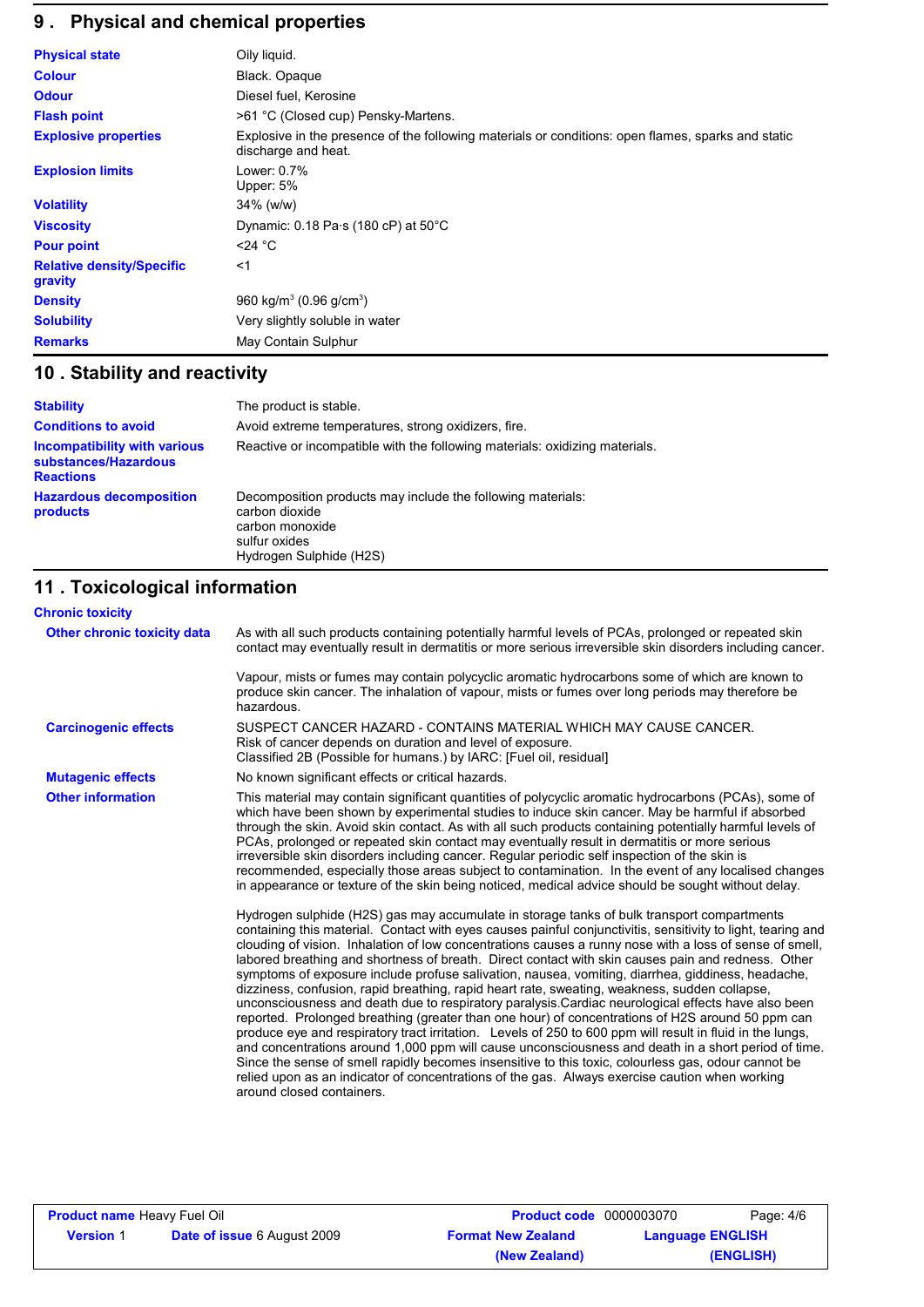### **12 . Ecological information**

| <b>Biodegradability</b>             |                                                                                               |
|-------------------------------------|-----------------------------------------------------------------------------------------------|
| Persistence/degradability           | The biodegradability of this material has not been determined.                                |
| <b>Bioaccumulative potential</b>    | This product is not expected to bioaccumulate through food chains in the environment.         |
| <b>Other ecological information</b> | Harmful to aquatic organisms, may cause long-term adverse effects in the aquatic environment. |

### **13 . Disposal considerations**

The generation of waste should be avoided or minimised wherever possible. Empty containers or liners may retain some product residues. This material and its container must be disposed of in a safe way. Dispose of surplus and non-recyclable products via a licensed waste disposal contractor. Disposal of this product, solutions and any by-products should at all times comply with the requirements of environmental protection and waste disposal legislation and any regional local authority requirements. Avoid dispersal of spilt material and runoff and contact with soil, waterways, drains and sewers. **Disposal considerations / Waste information**

If disposal is to be via incineration, this must use an approved process, e.g., combustion in a cement kiln.

### **14 . Transport information**

### **International transport regulations**

| <b>Regulatory</b><br>information          | UN number                | <b>Proper shipping name</b> | <b>Class</b> |     | PG* Label         | <b>Additional information</b> |
|-------------------------------------------|--------------------------|-----------------------------|--------------|-----|-------------------|-------------------------------|
| <b>IMDG</b><br><b>Classification</b>      | <b>UN 1202</b>           | <b>GAS OIL</b>              | J.           | III | $\bf{z}$          |                               |
| <b>IATA/ICAO</b><br><b>Classification</b> | <b>Not</b><br>regulated. |                             |              |     | <b>STATISTICS</b> |                               |
| NZ 45001<br><b>Classification</b>         | Not<br>regulated         |                             |              |     | <b>STATISTICS</b> |                               |

PG\* : Packing group

### **15 . Regulatory information**

**New Zealand Hazard Classification**

| Classified as hazardous under current New Zealand regulations. |                                                                                                                                                                                                                                                                                 |
|----------------------------------------------------------------|---------------------------------------------------------------------------------------------------------------------------------------------------------------------------------------------------------------------------------------------------------------------------------|
| <b>HSNO Approval Number</b>                                    | <b>HSR001480</b>                                                                                                                                                                                                                                                                |
| <b>Name of the Group Standard</b>                              | Fuel Oil                                                                                                                                                                                                                                                                        |
| <b>Information on Conditions of</b><br>the Group Standard      | Flammable liquids - Flammability Class - 3.1D<br>Skin Irritant - Toxicity Class - 6.3B<br>Carcinogen - Toxicity Class - 6.7B<br>Ecotoxic in the Aquatic Environment - Ecotoxicity Class - 9.1C                                                                                  |
| <b>Risk and Safety Phrases</b>                                 |                                                                                                                                                                                                                                                                                 |
| <b>Risk phrases</b>                                            | R45- May cause cancer.<br>R66- Repeated exposure may cause skin dryness or cracking.<br>R52/53- Harmful to aquatic organisms, may cause long-term adverse effects in the aquatic<br>environment.                                                                                |
| <b>Safety phrases</b>                                          | S53- Avoid exposure - obtain special instructions before use.<br>S45- In case of accident or if you feel unwell, seek medical advice immediately (show the label where<br>possible).<br>S61- Avoid release to the environment. Refer to special instructions/safety data sheet. |
| <b>Other regulations</b>                                       |                                                                                                                                                                                                                                                                                 |
| <b>Europe inventory</b>                                        | All components are listed or exempted.                                                                                                                                                                                                                                          |
| <b>United States inventory</b><br>(TSCA 8b)                    | All components are listed or exempted.                                                                                                                                                                                                                                          |
| <b>Australia inventory (AICS)</b>                              | All components are listed or exempted.                                                                                                                                                                                                                                          |
| <b>Canada inventory</b>                                        | All components are listed or exempted.                                                                                                                                                                                                                                          |
| <b>China inventory (IECSC)</b>                                 | All components are listed or exempted.                                                                                                                                                                                                                                          |
| <b>Japan inventory (ENCS)</b>                                  | All components are listed or exempted.                                                                                                                                                                                                                                          |
| <b>Korea inventory (KECI)</b>                                  | Not determined.                                                                                                                                                                                                                                                                 |
| <b>Philippines inventory</b><br>(PICCS)                        | Not determined.                                                                                                                                                                                                                                                                 |

| <b>Product name Heavy Fuel Oil</b> |                                    | <b>Product code</b> 0000003070 |                         | Page: 5/6 |
|------------------------------------|------------------------------------|--------------------------------|-------------------------|-----------|
| <b>Version 1</b>                   | <b>Date of issue 6 August 2009</b> | <b>Format New Zealand</b>      | <b>Language ENGLISH</b> |           |
|                                    |                                    | (New Zealand)                  |                         | (ENGLISH) |